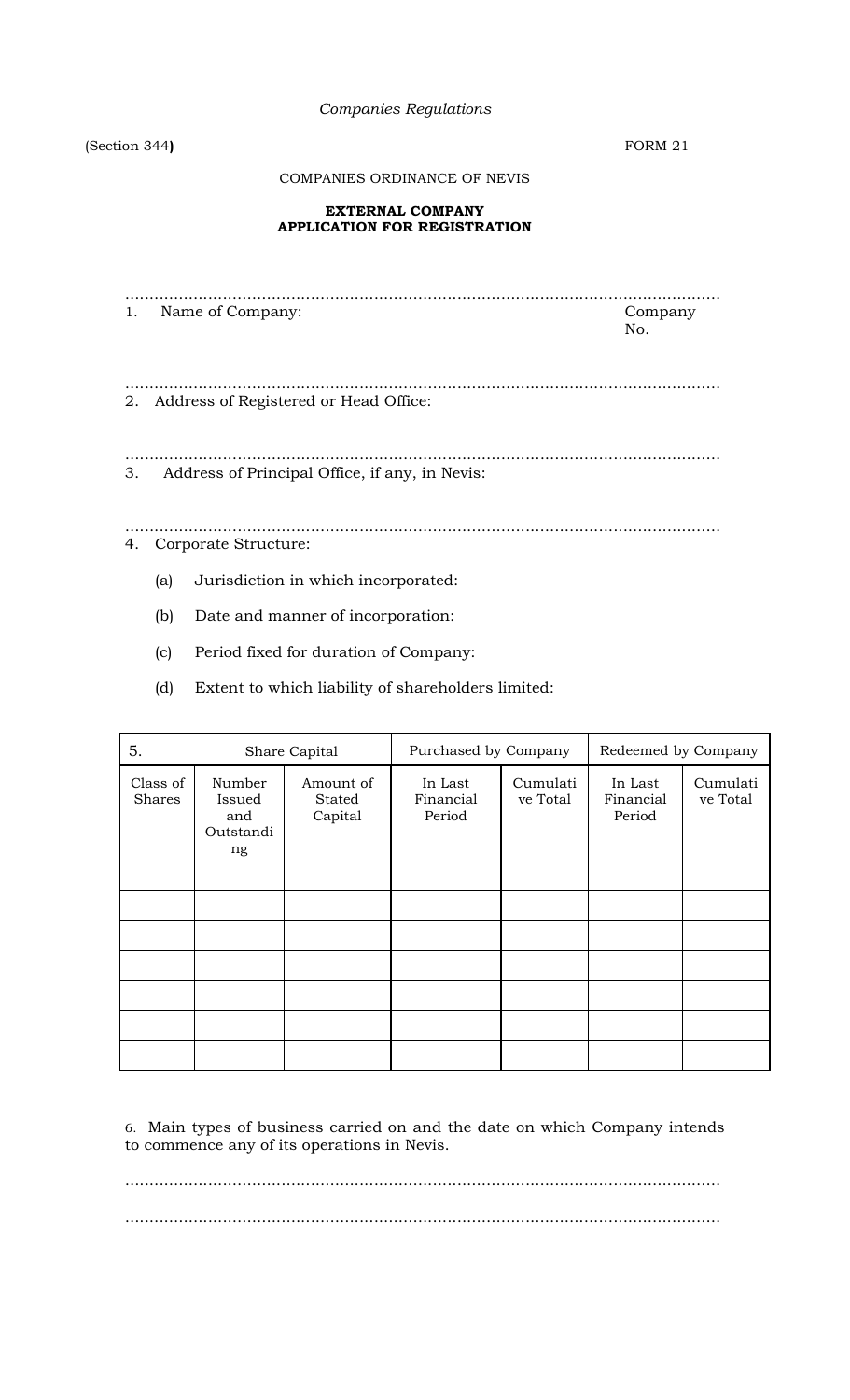# *Companies Regulations*

7. The directors of the Company are:

| <b>Full Name</b> | <b>Address</b> | Occupation |
|------------------|----------------|------------|
|                  |                |            |
|                  |                |            |
|                  |                |            |
|                  |                |            |
|                  |                |            |
|                  |                |            |

- 8. Documents attached are:
	- (a) Verified copy of corporate instruments defining constitution of Company;
	- (b) Power of Attorney in accordance with section 346;
	- (c) Statutory Declaration by directors;
	- (d) Statutory Declaration by Attorney-at-Law.

| Date | <b>Signature</b> | <b>Title</b> |
|------|------------------|--------------|
|      |                  |              |
|      |                  |              |
|      |                  |              |
|      |                  |              |
|      |                  |              |
|      |                  |              |